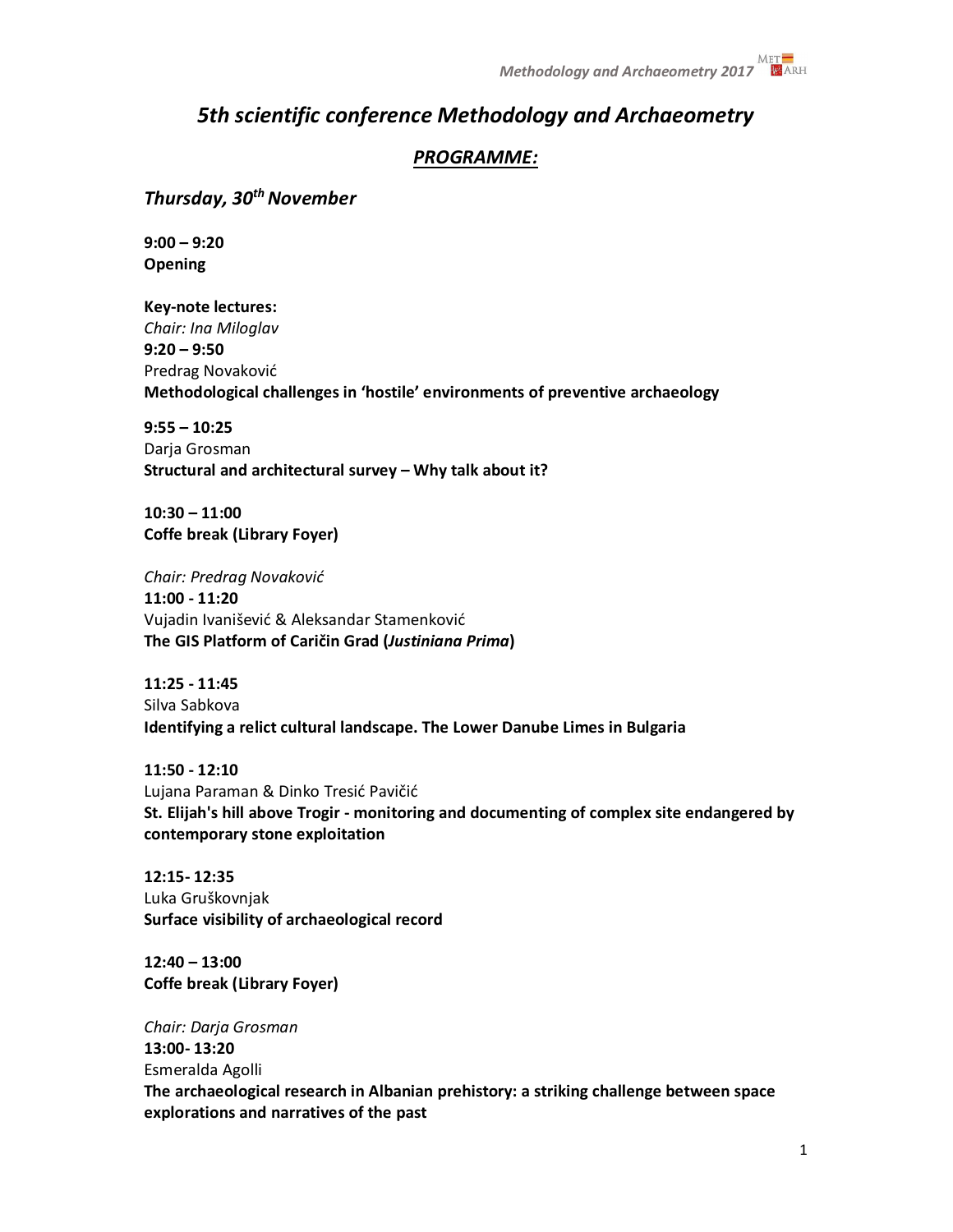**13:25 - 13:45**  Tomislav Hršak & Marko Dizdar **Can we really see what lies beneath the ground without a shovel? Expectation vs reality – experience from the excavation of the Late Bronze and Early Iron Age and Roman cemetery in Batina** 

**13:50- 14:10**  Maja Grgurić **Drone – a new member of the archaeological team (using a drone in photogrammetry)** 

**14:15- 14:35**  Maja Kaleb & Roko Surić **Implementation of methodology and archaeometry in the case of Veruda shipwreck near Pula, Croatia** 

**14:40: 15:00**  Hrvoje Vulić **Statistical indicators for obligatory use of metal detectors on metal age archaeological excavations** 

**15:05 - 16:00 Lunch break** 

**16:00 - 17:00 Poster presentation in the Library Foyer** 

Dragana Antonović & Momir Vukadinović *Pinga* **2 at Mali Šturac: archaeological and geophysical investigation of ancient mining** 

Vidan Dimić

**The (Re)construction and Usage of Mining Hammerstones from Copper Mining site of Prljuša - Mali Šturac: Experimental archaeology** 

Jesús Gámiz Caro, Laura Vico Triguero & Alberto Dorado Alejos **The technology changes in the pottery productions of the Neolithic from south Iberian Peninsula: The transition from Middle Neolithic to Late Neolithic in Los Castillejos (Montefrio, Granada)** 

Silvia Amicone, Maja Gori, Emil Podrug, Giulia Recchia, Helena Tomas & Ivan Šuta **Characterising Cetina pottery technology. Petrographic analyses from the Poliakuše and Vučevica tumuli in Central Dalmatia.** 

Ariadne Kostomitsopoulou Marketou

**A colours workshop in the ancient aegean world: an archaeometric approach to the material remains of a late Hellenistic-early Roman pigment production site (Kos, Greece)**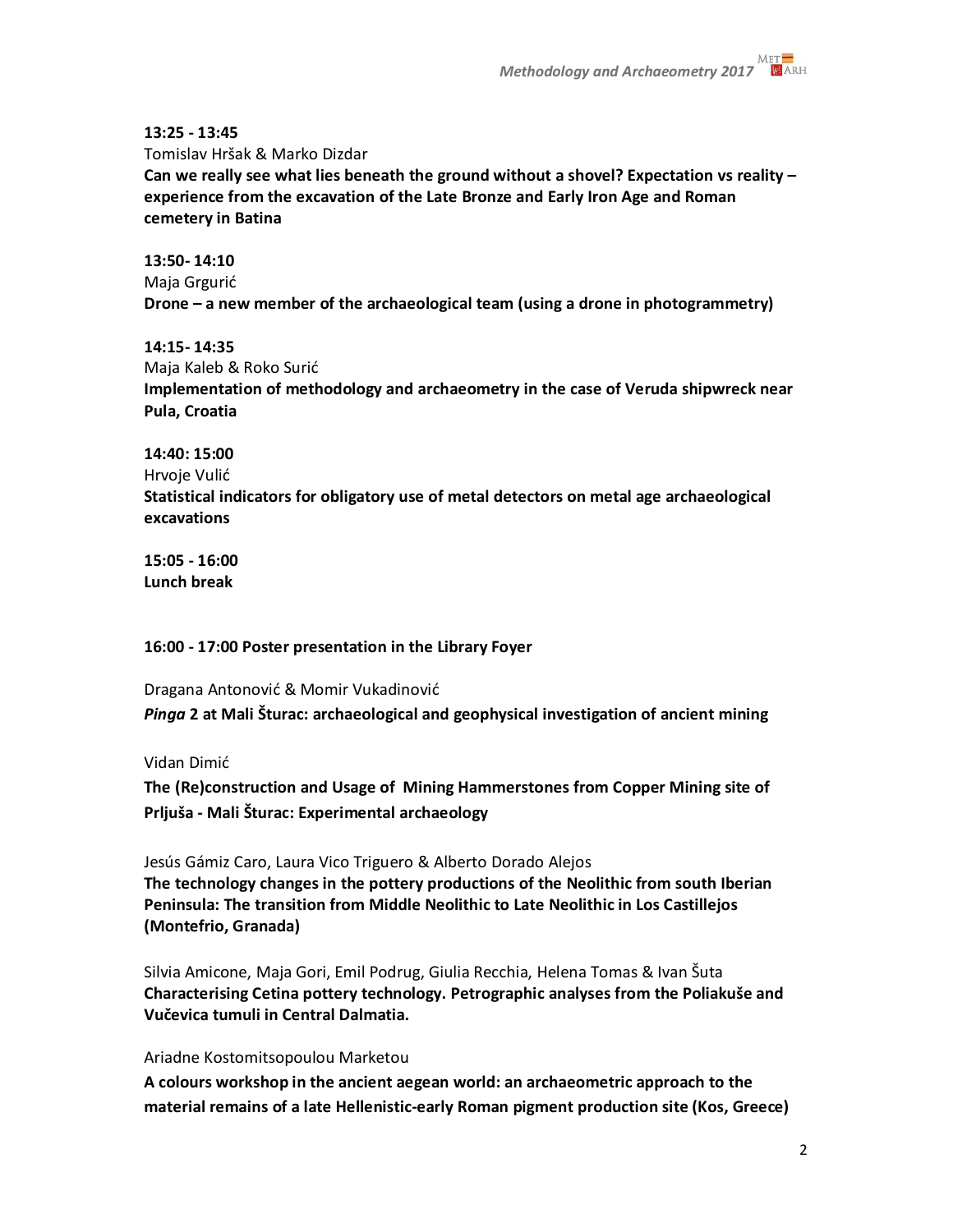Lorenza La Rosa

**Interdisciplinarity and Environmental Studies: assessing the impact of pottery production on the environment** 

Miroslav Vuković **Image based modeling of archaeological artefacts** 

Katarina Gerometta & Robert Matijašić **Roman centuriation in the Vrsar municipality (Istria, Croatia): preliminary LiDAR data (poster)** 

Antonia Vodanović & Ivan Huljev **''***To cast away the evil***'' - Ethnoarchaeological Research on Apotropaic Marks in Shepherd's Village Podglogovik at Biokovo Mountain** 

## **Afternoon programme:**

**18:00** - Visit to Archaeological Museum in Zagreb - conservation and preparation workshop, museum depository and permanent exhibitions *Recycle, ideas from the past*

**20:00 – Kôta caffe bar, Medulićeva 20** 

## **Friday, 1st December**

*Chair: Jacqueline Balen*  **10:00 - 10:20**  Branko Mušič, Tajana Sekelj-Ivančan, Sibila Borojević Šoštarić, Igor Medarić, Barbara Horn,

Stanko Ružičić & Tomislav Brenko

**TransFER – Iron production along the Drava River in the Roman period and the Middle ages: Creation and transfer of knowledge, technologies and goods. The case studies of Virje and Velike Hlebine** 

**10:25 - 10:45**  Nikola Vukosavljević & Zlatko Perhoč **Circulation of lithic raw material at the end of Pleistocene: the view from Kopačina Cave (island of Brač, Dalmatia, Croatia)** 

**10:50 - 11:10**  Selena Vitezović **The typology is dead, long live the typology: problems of typological classifications in prehistoric bone industries**